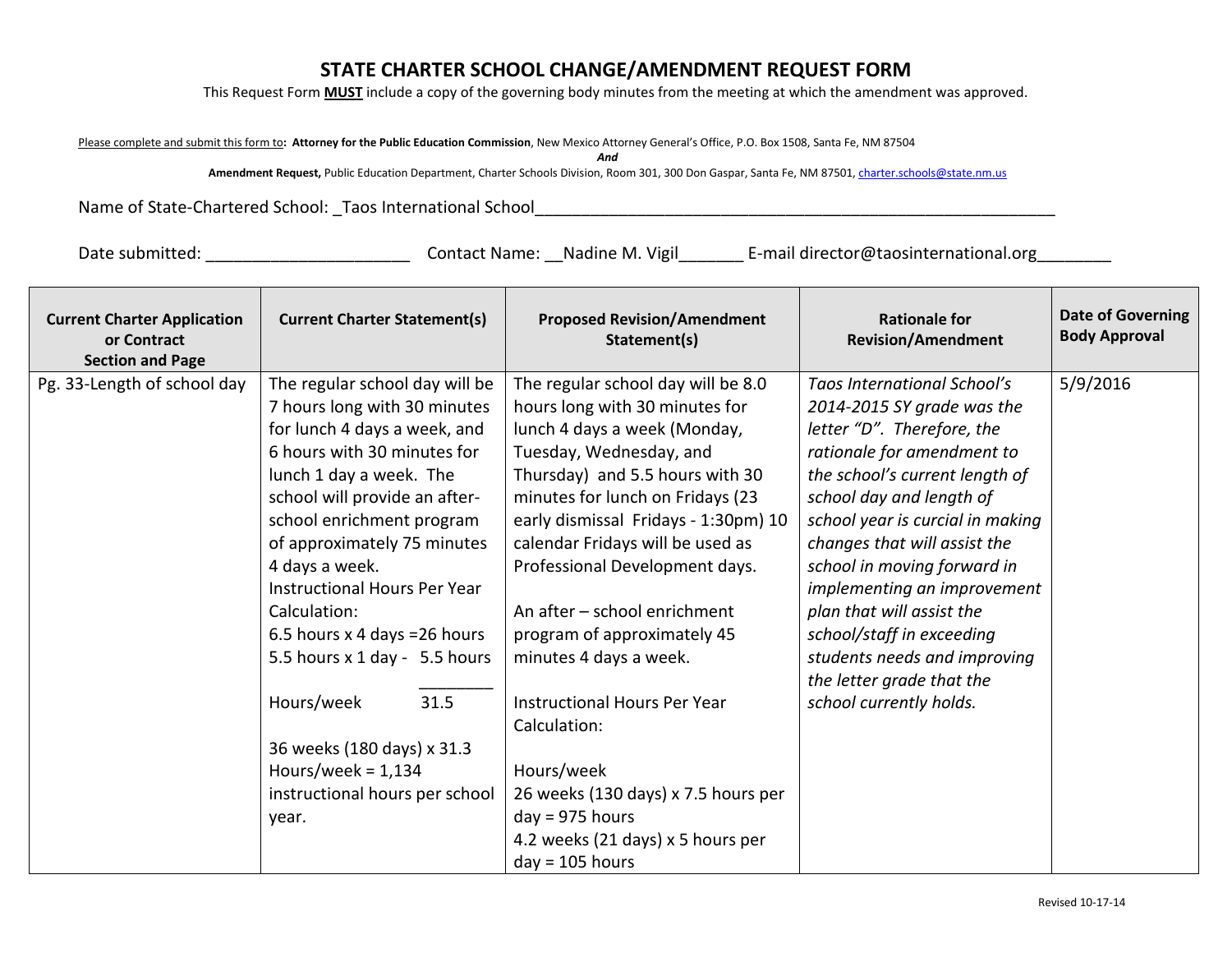## **STATE CHARTER SCHOOL CHANGE/AMENDMENT REQUEST FORM**

This Request Form **MUST** include a copy of the governing body minutes from the meeting at which the amendment was approved.

|                       |                                                                                      | Total days -151<br>Total hours = $1,080$<br>Intructional hours per school year.       |                                                                                                                                                                                                                                                                                                                                                                                                                                                                                |  |
|-----------------------|--------------------------------------------------------------------------------------|---------------------------------------------------------------------------------------|--------------------------------------------------------------------------------------------------------------------------------------------------------------------------------------------------------------------------------------------------------------------------------------------------------------------------------------------------------------------------------------------------------------------------------------------------------------------------------|--|
| Length of school year | Taos International School will<br>provide 180 days of<br>instruction per school year | Taos International School will<br>provide 151 days of instruction per<br>school year. | <b>Taos International School's</b><br>2014-2015 SY grade was the<br>letter "D". Therefore, the<br>rationale for amendment to<br>the school's current length of<br>school day and length of<br>school year is curcial in making<br>changes that will assist the<br>school in moving forward in<br>implementing an improvement<br>plan that will assist the<br>school/staff in exceeding<br>students needs and improving<br>the letter grade that the<br>school currently holds. |  |

| : Council President or Designee:<br>Original<br>u Signature of Governing Car |  | ¬¬+¬<br><b>Udlt</b> |
|------------------------------------------------------------------------------|--|---------------------|
|------------------------------------------------------------------------------|--|---------------------|

Printed Name of Governing Council President or Designee: \_\_\_\_\_\_\_\_\_\_\_\_\_\_\_\_\_\_\_\_\_\_\_\_\_\_\_\_\_\_\_\_\_\_\_\_\_\_\_\_\_\_\_\_\_\_\_\_\_\_\_\_\_\_\_\_\_\_\_\_\_\_

| <b>Public Education Commission use only</b> |       |  |  |  |
|---------------------------------------------|-------|--|--|--|
| <b>Public Education Commission Chair:</b>   | Date: |  |  |  |
| APPROVED<br><b>DENIED</b>                   |       |  |  |  |